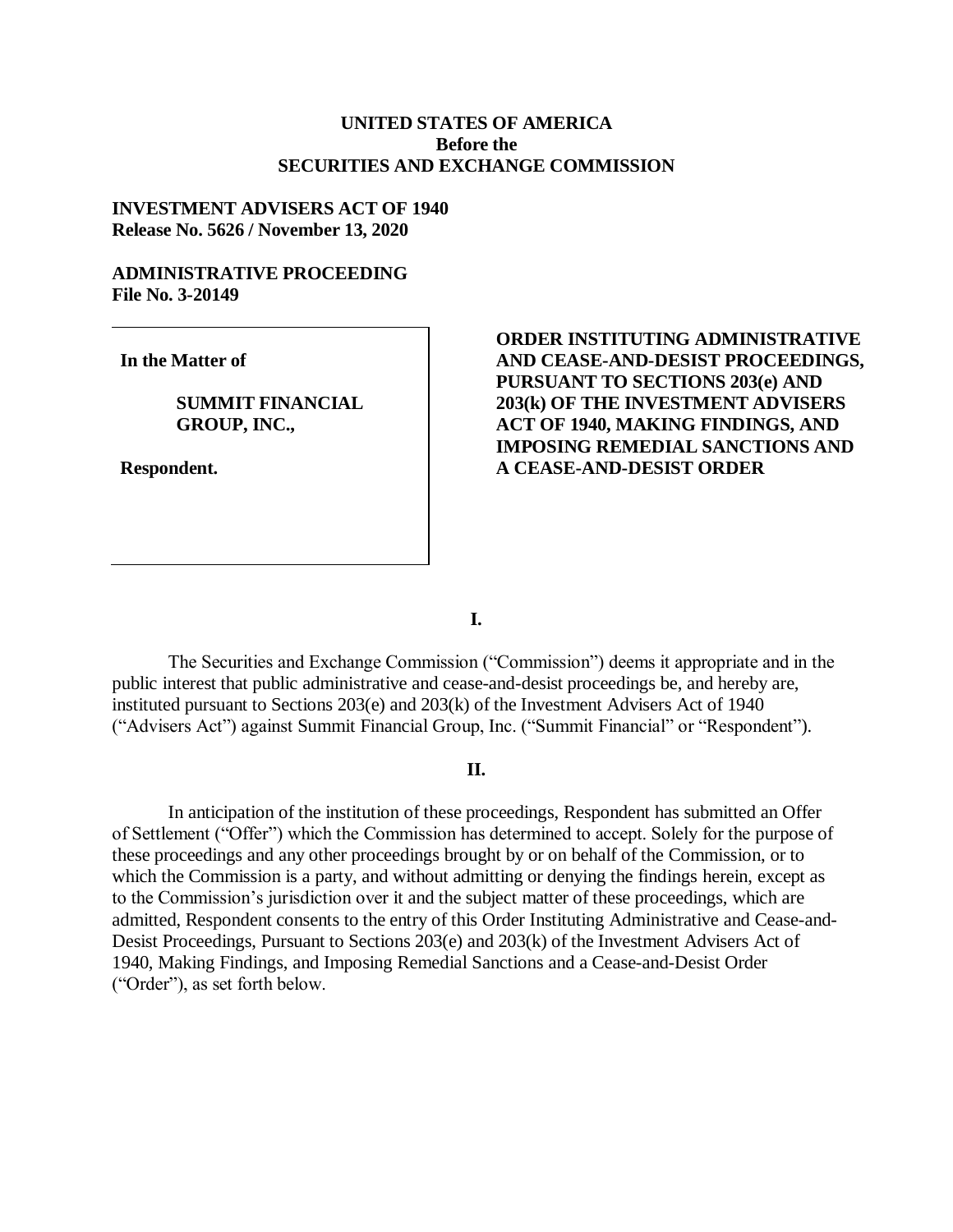### **III.**

On the basis of this Order and Respondent's Offer, the Commission finds<sup>1</sup> that:

### **Summary**

1. This matter concerns Summit Financial's failure to adopt and implement policies and procedures reasonably designed to prevent unsuitable investments in volatility-linked exchangetraded products ("ETPs") between 2016 and 2018 (the "Relevant Period"). As a result, Summit Financial investment adviser representatives ("IARs") recommended to their clients that they purchase and hold one of the ETPs for durations that were inconsistent with the purpose of the product, as described in its offering documents.

2. Beginning in early 2016, certain Summit Financial IARs expected the financial markets would experience volatility and potential decline over the coming year. In response, these representatives recommended that their clients invest long term in a security called iPath S&P 500 VIX Short–Term Futures ETN ("VXX") as a hedge, or as a means to profit, should the anticipated market decline occur. VXX is designed to provide exposure to equity market volatility by replicating a strategy of continuously maintaining a rolling portfolio of one and two-month futures contracts on the CBOE volatility index (the "VIX"). However, as disclosed in the VXX offering documents, the constant daily buying and selling of the VIX futures contracts generates roll costs in most instances. As these roll costs are deducted from VXX's returns, its value was likely to and, in fact, did—decrease when held for longer than very short periods, even if the VIX remained flat or positive during that period.

3. In 2016 and 2017, at least 92 Summit Financial advisory client accounts held VXX for periods extending to several months and, in certain instances, more than a year. The increased risk from the extended holding periods resulted in meaningful losses in 91 of these accounts.

4. During the Relevant Period, Summit Financial maintained policies and procedures requiring its IARs to make only suitable investment recommendations. The firm's policies and procedures also mandated that its IARs receive training to address the investment features and risk factors of recommended products. Notwithstanding these obligations, Summit Financial failed to adopt adequate procedures reasonably designed to prevent unsuitable recommendations of volatility-linked ETPs like VXX, and also failed to implement its policy requiring adequate training concerning the investment features and risks of the products that its IARs recommended.

5. Under the circumstances described above, Summit Financial violated Section 206(4) of the Advisers Act and Advisers Act Rule 206(4)-7.

 $\overline{a}$ 

# **Respondent**

 $<sup>1</sup>$  The findings herein are made pursuant to Respondent's Offer and are not binding on any other</sup> person or entity in this or any other proceeding.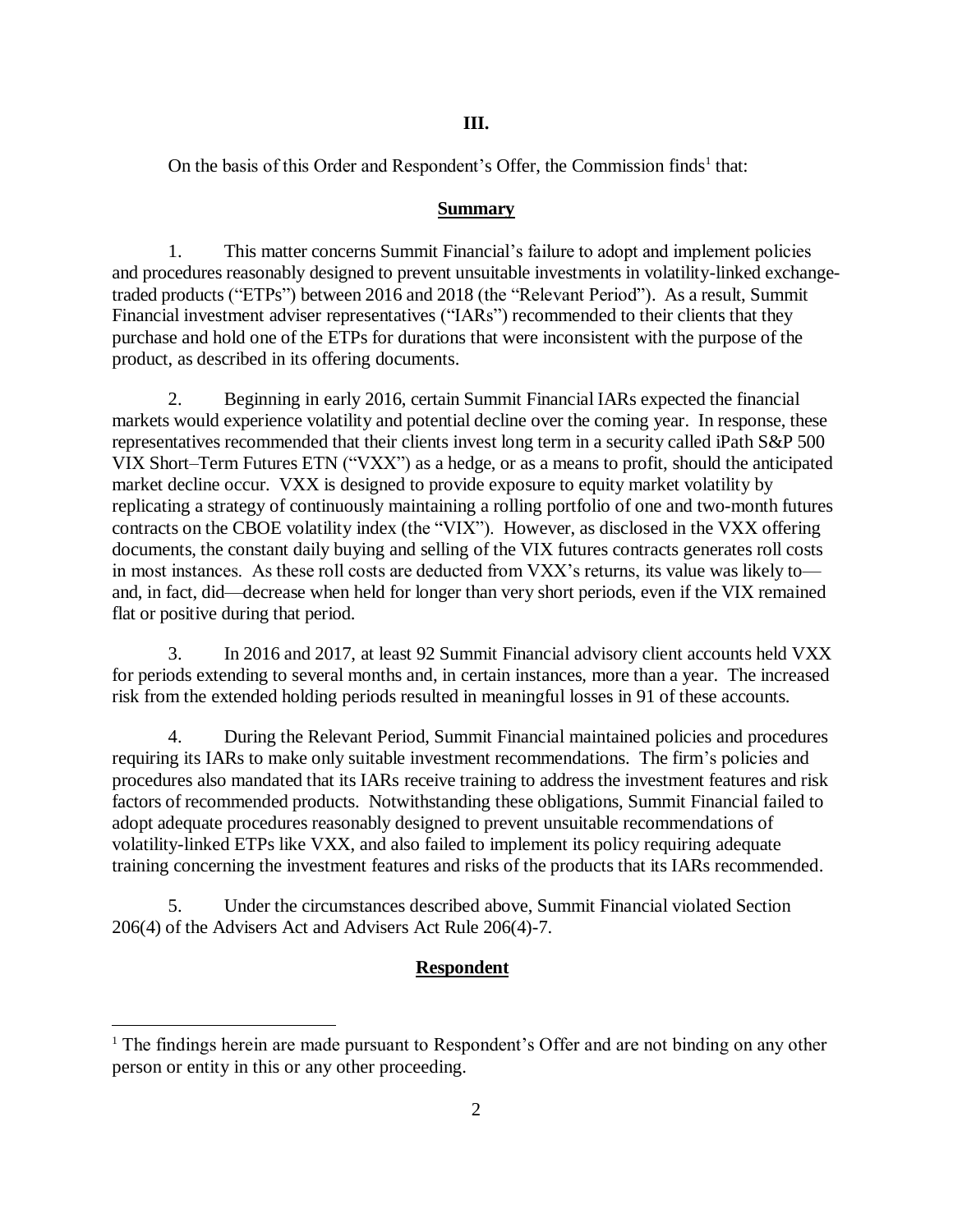6. Summit Financial, a Florida corporation, has been registered with the Commission as an investment adviser since 1999. Summit Financial's principal offices are located in Boca Raton, Florida. Approximately 335 registered employees perform investment advisory functions for Summit Financial at more than 249 branch locations across the country. Summit Financial is wholly owned by Summit Brokerage Services, Inc., a formerly registered broker-dealer, which is owned in turn by Summit Financial Services Group, Inc.

#### **Background**

### **The VXX Product**

7. VXX, which was listed on the NYSE Arca, Inc. exchange during the Relevant Period, is a volatility-linked exchange-traded note ("ETN") that offers exposure to futures contracts of specified maturities on the VIX. The VIX attempts to track the expected volatility of the S&P 500 Index (the "S&P 500"). Futures contracts on the VIX allow investors to invest in forward volatility based on their view of the near-future direction of the VIX. The performance of VXX is linked to an index that tracks the price of futures contracts on the VIX: the S&P 500 VIX Short-Term Futures Index Total Return (TR) ("Futures Index"). The performance of the Futures Index is based on a rolling portfolio of one-month and two-month futures contracts targeting a constant weighted average of one-month maturity. The Futures Index, on a hypothetical basis, daily sells futures contracts closest to expiration and buys the next month out. When the longer-term contract costs less than the nearer-term contract, the futures market is in "backwardation," and the Index tends to benefit from positive "roll yield." However, when the longer-term contract costs more, the market is in "contango," resulting in negative roll yield, which tends to adversely affect the value of the Futures Index and, consequently, VXX.

8. The VXX pricing supplement in effect during the Relevant Period stated that, as a historical matter, the VIX futures market typically resides in contango, resulting in significant roll costs: "VIX futures have frequently exhibited very high contango in the past, resulting in a significant cost to 'roll' the futures." Because these roll costs tend to adversely impact the value of the Futures Index underlying VXX, especially over the longer term, an investment in VXX poses a risk of a substantial decline in value over time, a risk that increases the longer the product is held.

# **Summit Financial Failed to Adopt and Implement Reasonably Designed Policies and Procedures Concerning Volatility-Linked Products**

9. Throughout the Relevant Period, Summit Financial maintained written policies and procedures recognizing a general obligation to make suitable investment recommendations. These policies and procedures also required that the firm's training materials address the investment features and associated risk factors of recommended products, as well as the basic factors that determine the value of those products.

10. Notwithstanding these obligations, Summit Financial, throughout the Relevant Period, failed to adopt and implement written policies and procedures reasonably designed to prevent violations of the Advisers Act and its rules regarding the suitability of recommending investments in volatility-linked ETPs such as VXX for retail advisory clients.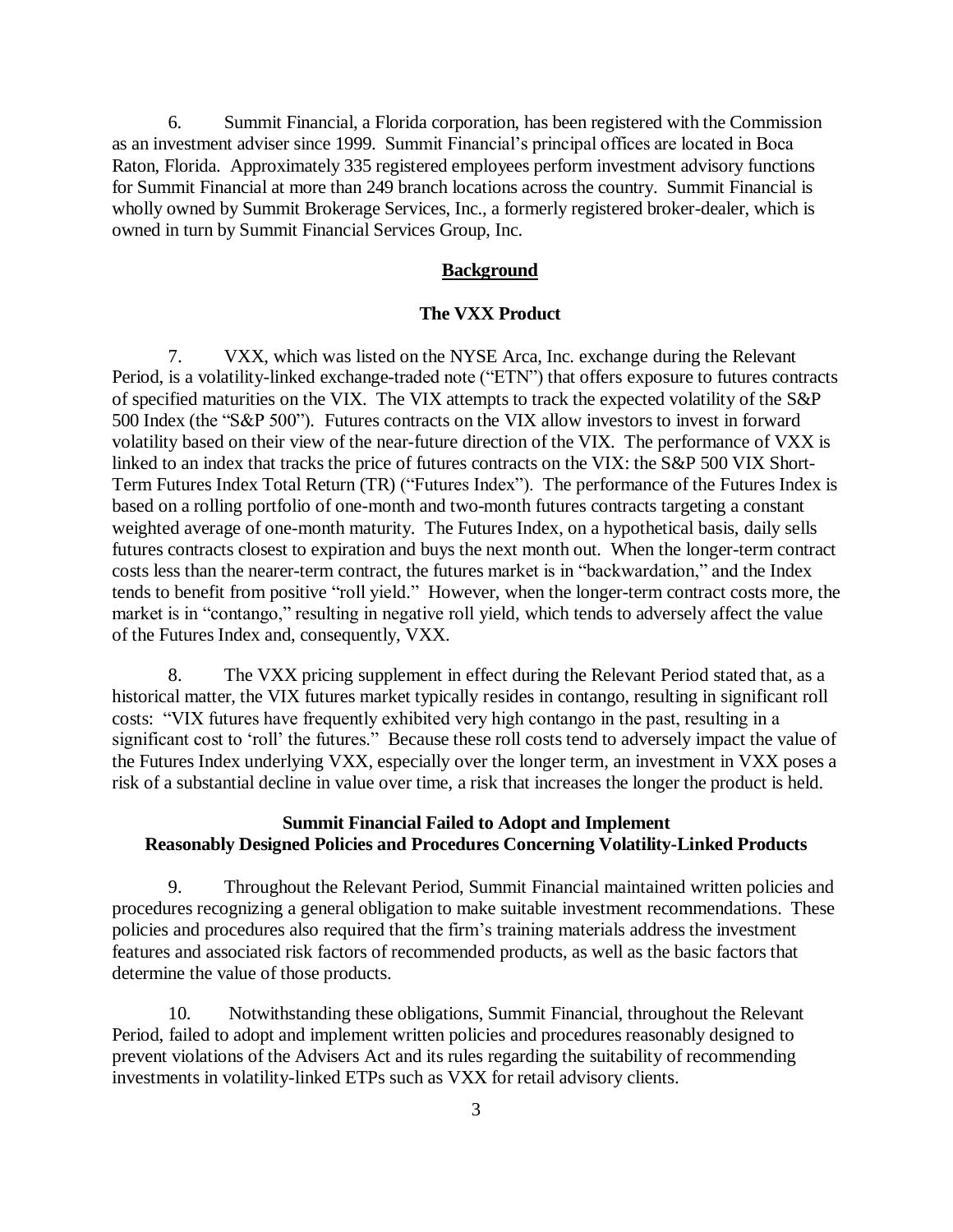11. Summit Financial's written policies and procedures were not reasonably designed. For example, they contained no policies and procedures specifically governing volatility-linked ETPs other than an outright ban on such products, a policy that was introduced later in the Relevant Period and, even then, inconsistently implemented. In addition, Summit Financial lacked other reasonable safeguards regarding the suitability of volatility-linked ETPs, such as policies and procedures for documenting suitability assessments of the products; a process by which the firm reviewed or approved new volatility-linked ETPs available for recommendation to clients; and procedures by which the firm could identify and track holding periods beyond monitoring for excessive trading. The firm also adopted no training requirements expressly for volatility-linked ETPs and failed to implement its existing policy requiring that its training materials address the features and risks of all products recommended by its IARs, which included volatility-linked ETPs.

## **Summit Financial Failed to Fully Implement its Prohibition on Volatility-Linked ETPs**

12. Summit Financial also failed to implement its own policy, adopted on November 7, 2017, which banned volatility-linked ETPs from client accounts. Pursuant to the policy, Summit Financial prohibited client accounts from purchasing volatility-linked ETPs, including VXX. It further instructed its IARs to work with clients already holding VXX to ensure they exit their positions as quickly as possible and to document all conversations concerning these efforts, especially when required liquidations were delayed. Both directives took effect immediately.

13. Notwithstanding the requirements of this policy, the firm took insufficient action to determine whether clients continued to maintain prohibited positions in VXX, to confirm that its IARs were advising clients to exit their positions, or to ensure that client conversations concerning any delays in exiting were being documented. Certain client accounts maintained prohibited positions in VXX for months after the institution of the ban.

## **Summit Financial IARs Recommended Their Clients Buy and Hold VXX For Extended Periods**

14. In 2016 and 2017, certain Summit Financial IARs recommended to their advisory clients that they purchase and hold VXX for durations that were inconsistent with the purpose of the product.

15. The IARs made these recommendations notwithstanding the warnings in the VXX offering documents concerning the effect of contango and negative roll yield. At least 91 accounts holding VXX for extended periods lost money on their investments. And many of these accounts lost more than 75% of the value of their VXX investments.

16. Without the benefit of the training required by the firm's policies and procedures, certain of these Summit Financial IARs had a flawed understanding of VXX's operation and risks. As a result, these IARs could not make a reasonable determination as to whether VXX was suitable in light of their clients' buy-and-hold investment objective. In particular, these IARs could not determine whether it would be reasonable to hold VXX for extended periods as a hedge against a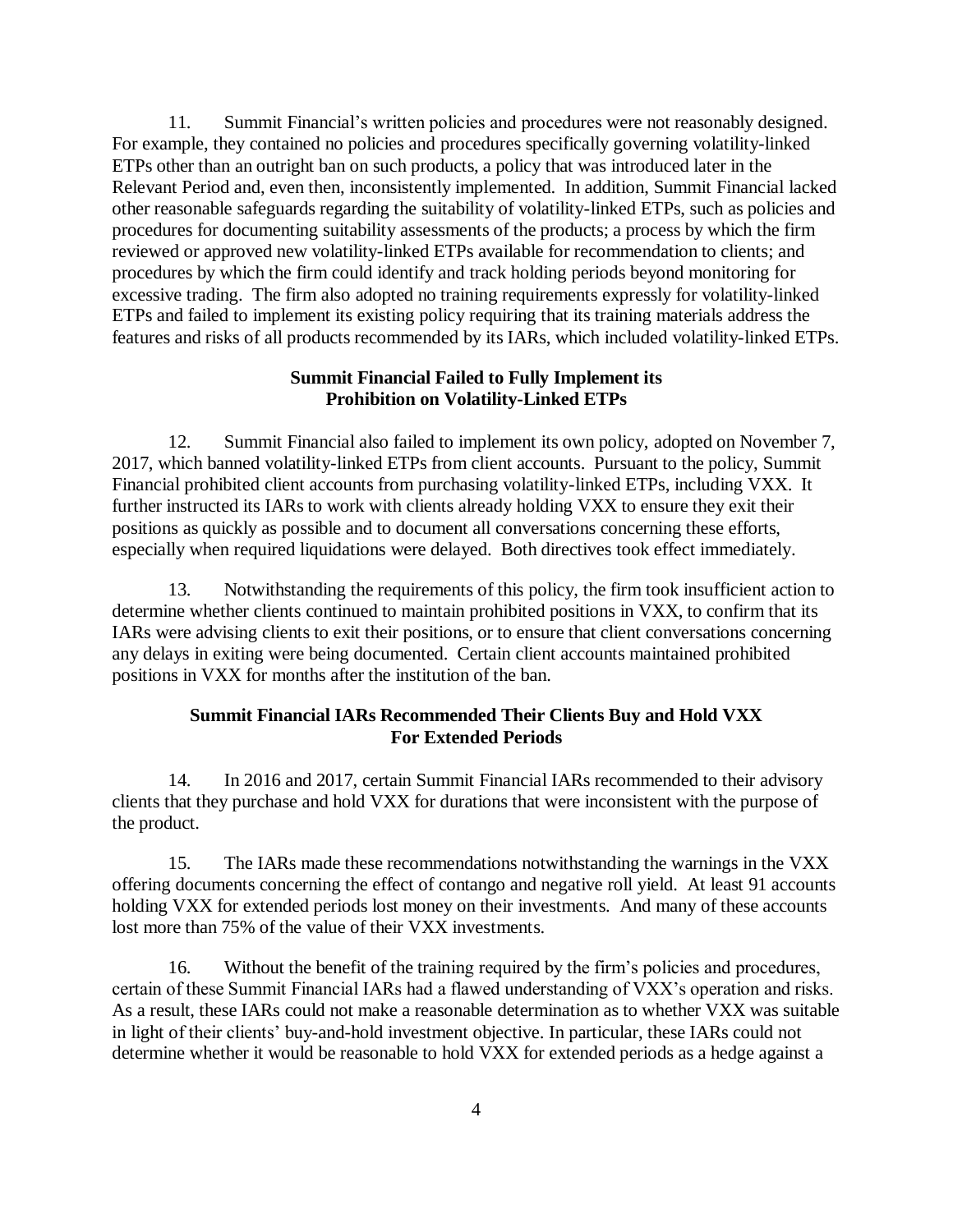distant potential market downturn during the Relevant Period, when the VIX futures market was exhibiting very high contango.

17. One Summit Financial IAR, who was responsible for nearly half of all client losses in VXX, did not understand that VXX's performance was tied to an index tracking the daily performance of futures contracts, that the costs of "rolling" the relevant futures contracts could drive down the value of VXX over time, even if the VIX was flat or positive during that period, or that VXX, in fact, had lost a substantial portion of its value since inception. He further did not understand how VXX was structured, the risks inherent in investing in VXX, or how certain features of VXX could negatively affect his clients' investment plans, particularly when used as a buy-and-hold investment. As a result, this IAR could not make a reasonable determination regarding whether VXX was suitable for his clients, as Summit Financial's suitability policy required him to do.

18. Summit Financial's failure to adopt and implement reasonably designed compliance policies and procedures subjected certain of Summit Financial's retail advisory clients to significant risk.

#### **Violations**

19. Section 206(4) of the Advisers Act and Rule 206(4)-7 thereunder require a registered investment adviser to adopt and implement written compliance policies and procedures reasonably designed to prevent violations by the investment adviser and its supervised persons of the Advisers Act and rules thereunder. As a result of the conduct described above, Summit Financial willfully<sup>2</sup> violated Section 206(4) and Rule 206(4)-7.

### **Remedial Efforts**

20. In determining to accept the Offer, the Commission considered remedial acts promptly undertaken by Respondent and cooperation afforded the Commission staff*.* In particular, Summit Financial adopted policies and procedures relating to volatility-linked ETPs such as VXX and banned the purchase of volatility-linked ETPs, including volatility-linked ETNs such as VXX, in client accounts. In addition, Summit Financial remediated the failure to implement the restrictions imposed in November 2017.

 $\overline{a}$ 

<sup>&</sup>lt;sup>2</sup> "Willfully," for purposes of imposing relief under Section 203(e) of the Advisers Act, "means no more than that the person charged with the duty knows what he is doing.'" *Wonsover v. SEC*, 205 F.3d 408, 414 (D.C. Cir. 2000) (quoting *Hughes v. SEC*, 174 F.2d 969, 977 (D.C. Cir. 1949)). There is no requirement that the actor "also be aware that he is violating one of the Rules or Acts." *Tager v. SEC*, 344 F.2d 5, 8 (2d Cir. 1965). The decision in *The Robare Group, Ltd. v. SEC*, which construed the term "willfully" for purposes of a differently structured statutory provision, does not alter that standard. 922 F.3d 468, 478-79 (D.C. Cir. 2019) (setting forth the showing required to establish that a person has "willfully omit[ted]" material information from a required disclosure in violation of Section 207 of the Advisers Act).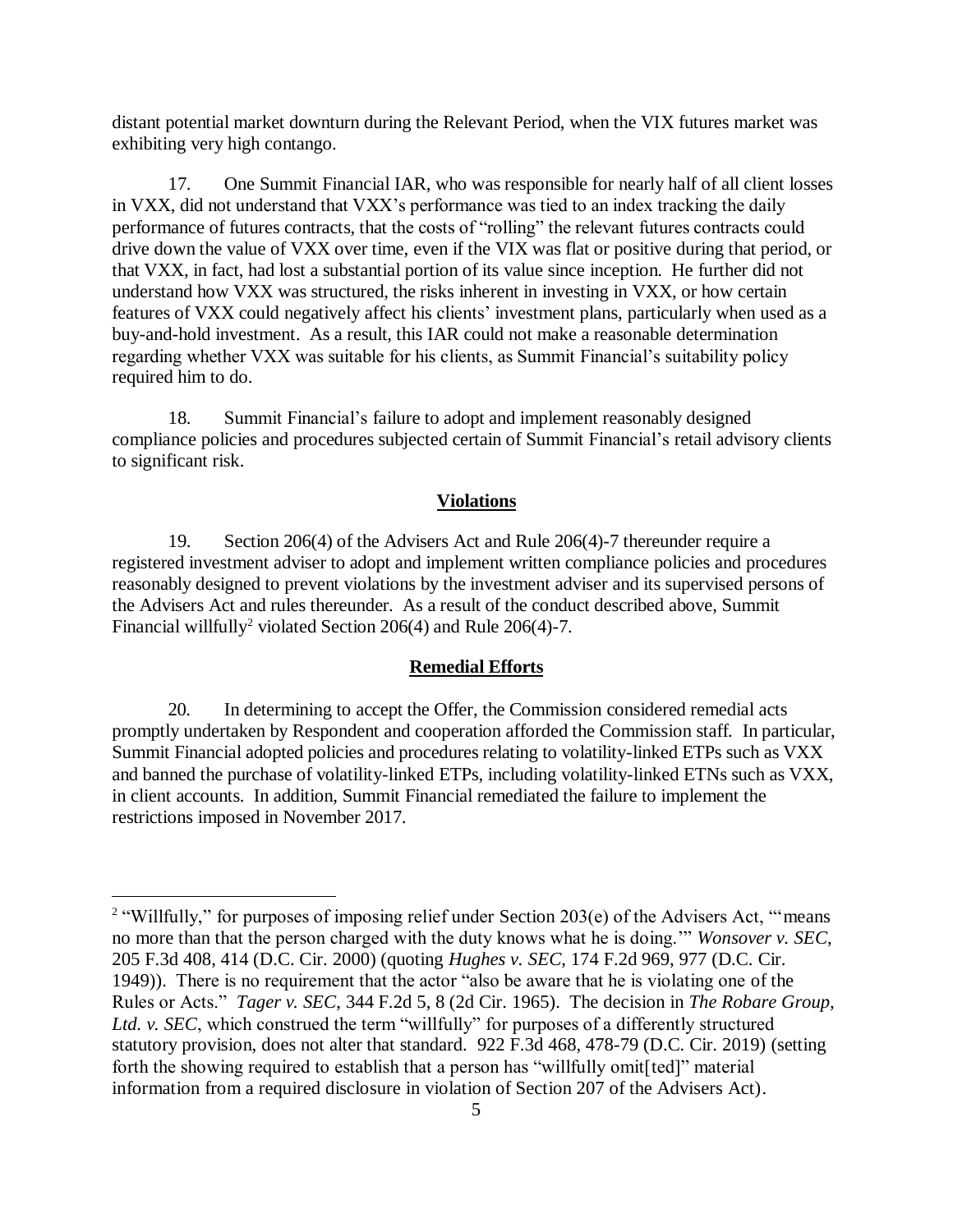In view of the foregoing, the Commission deems it appropriate and in the public interest to impose the sanctions agreed to in Respondent's Offer.

Accordingly, pursuant to Sections 203(e) and 203(k) of the Advisers Act, it is hereby ORDERED that:

- A. Respondent Summit Financial cease and desist from committing or causing any violations and any future violations of Section 206(4) of the Advisers Act and Rule 206(4)-7 promulgated thereunder.
- B. Respondent Summit Financial is censured.
- C. Respondent Summit Financialshall pay disgorgement, prejudgment interest, and a civil monetary penalty totaling \$603,799.08 as follows:
	- i. Respondent shall pay disgorgement of \$3,083.59 and prejudgment interest of \$715.49, consistent with the provisions of this Subsection C.
	- ii. Respondent shall pay a civil monetary penalty in the amount of \$600,000, consistent with the provisions of this Subsection C.
- iii. Pursuant to Section 308(a) of the Sarbanes-Oxley Act of 2002, as amended, a Fair Fund is created for the penalties, disgorgement, and prejudgment interest described above for distribution to affected investors' accounts. Amounts ordered to be paid as civil money penalties pursuant to this Order shall be treated as penalties paid to the government for all purposes, including all tax purposes. To preserve the deterrent effect of the civil penalty, Respondent agrees that in any Related Investor Action, it shall not argue that it is entitled to, nor shall it benefit by, offset or reduction of any award of compensatory damages by the amount of any part of Respondent's payment of a civil penalty in this action ("Penalty Offset"). If the court in any Related Investor Action grants such a Penalty Offset, Respondent agrees that it shall, within 30 days after entry of a final order granting the Penalty Offset, notify the Commission's counsel in this action and pay the amount of the Penalty Offset to the Commission. Such a payment shall not be deemed an additional civil penalty and shall not be deemed to change the amount of the civil penalty imposed in this proceeding. For purposes of this Subsection C, a "Related Investor Action" means a private damages action brought against Respondent by or on behalf of one or more investors based on substantially the same facts as alleged in the Order instituted by the Commission in this proceeding.
- iv. Within 10 days of the issuance of this Order, Respondent shall deposit \$603,799.08 (the "Fair Fund") into an escrow account at a financial institution not unacceptable to the Commission staff and Respondent shall provide the Commission staff with evidence of such deposit in a form acceptable to the Commission staff. If timely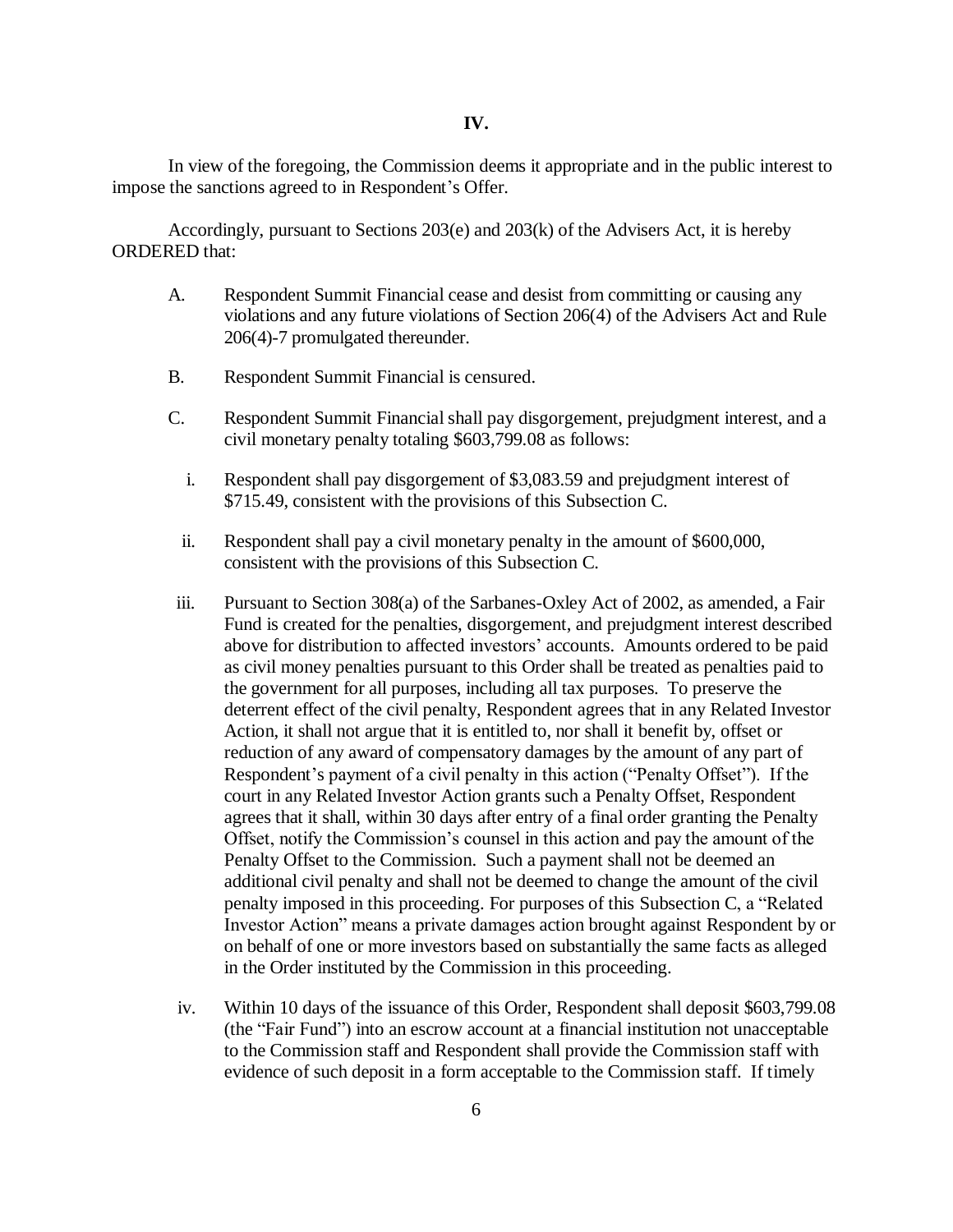payment into the escrow account is not made, additional interest shall accrue pursuant to SEC Rule of Practice 600 [17 C.F.R. § 201.600] and/or 31 U.S.C. § 3717.

- v. Respondent shall be responsible for administering the Fair Fund and may hire a professional to assist it in the administration of the distribution. The costs and expenses of administering the Fair Fund, including any such professional services, shall be borne by Respondent and shall not be paid out of the Fair Fund.
- vi. Respondent shall disburse from the Fair Fund an amount representing a portion of the respective loss incurred from the investment of VXX to each client of Summit Financial ("Qualified Investor") who incurred a loss as a result of solicited investments made in VXX between January 1, 2016 and November 7, 2017 plus reasonable interest at the Internal Revenue Service's rate to calculate underpayment penalties compounded quarterly from the date of the purchase to January 30, 2019, pursuant to a disbursement calculation (the "Calculation") that will be submitted to, reviewed by, and approved by the Commission staff in accordance with this Subsection C. Any client who has settled a Related Investor Action prior to the date of the Order shall not receive such a disbursement, unless the disbursement, as calculated, is greater than the amount of the settlement of the Related Investor Action, and shall be offset by any monies received in the settlement of the private damages action. No portion of the Fair Fund shall be paid to any Qualified Investor account in which Respondent or its affiliated broker-dealer(s), or any of their current or former employees, officers, directors, or representatives, has or had a financial interest.
- vii. Respondent shall, within 90 days from the date of this Order, submit a proposed Calculation to the Commission staff for review and approval. At or around the time of submission of the proposed Calculation to the staff, Respondent shall make itself available, and shall require any third-parties or professionals retained by Respondent to assist in formulating the methodology for its Calculation and/or administration of the Fair Fund to be available, for a conference call with the Commission staff to explain the methodology used in preparing the proposed Calculation and its implementation, and to provide the staff with an opportunity to ask questions. Respondent also shall provide the Commission staff such additional information and supporting documentation as the Commission staff may request for the purpose of its review. In the event of one or more objections by the Commission staff to Respondent's proposed Calculation or to any of its information or supporting documentation, Respondent shall submit a revised Calculation for the review and approval of the Commission staff or additional information or supporting documentation within 10 days of the date on which the Commission staff notifies Respondent of the objection. The revised Calculation shall be subject to all of the provisions of this Subsection C.
- viii. After the Calculation has been approved by the Commission staff, Respondent shall submit a payment file (the "Payment File") within thirty (30) days for review and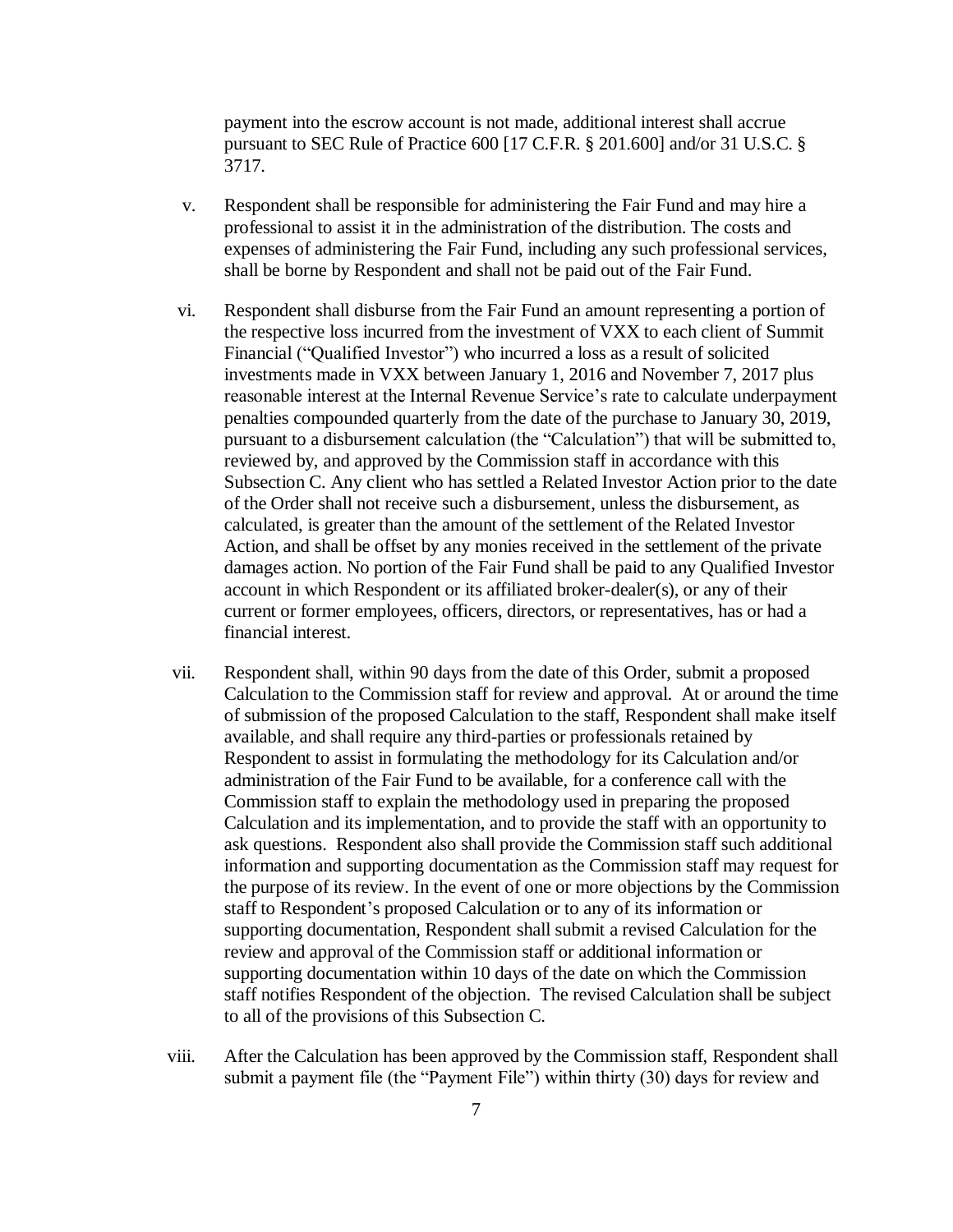acceptance by the Commission staff demonstrating the application of the Calculation methodology to each Qualified Investor. The Payment File should identify, at a minimum: (1) the name of each Qualified Investor; (2) the exact amount of the payment to be made; (3) the amount of any *de minimis* threshold to be applied; and (4) the amount of reasonable interest paid.

- ix. Respondent shall complete the disbursement of all amounts payable to Qualified Investor accounts or, if a Qualified Investor no longer has an account with Respondent, to the Qualified Investor, within 90 days of the date that the Commission staff accepts the Payment File, unless such time period is extended as provided in Paragraph xiv of this Subsection C. Respondent shall notify the Commission staff of the dates and the amounts paid in the initial distribution.
- x. After the Commission accepts the Payment File, but before disbursement, Respondent shall notify each Qualified Investor of the settlement terms of this Order by sending a copy of this Order to each Qualified Investor via mail, email, or such other method not unacceptable to the Commission staff, together with a cover letter in a form not unacceptable to the Commission staff.
- xi. If Respondent is unable to distribute or return any portion of the Fair Fund for any reason, including an inability to locate a Qualified Investor or a beneficial owner of an affected account or any factors beyond Respondent's control, Respondent shall transfer any such undistributed funds to the Commission for further disposition as approved by the Commission. Payment must be made in one of the following ways:
	- 1. Respondent may transmit payment electronically to the Commission, which will provide detailed ACH transfer/Fedwire instructions upon request;
	- 2. Respondent may make direct payment from a bank account via Pay.gov through the SEC website at http://www.sec.gov/about/offices/ofm.htm; or
	- 3. Respondent may pay by certified check, bank cashier's check, or United States postal money order, made payable to the Securities and Exchange Commission and hand-delivered or mailed to:

Enterprise Services Center Accounts Receivable Branch HQ Bldg., Room 181, AMZ-341 6500 South MacArthur Boulevard Oklahoma City, OK 73169

Payments by check or money order must be accompanied by a cover letter identifying Summit Financial as the Respondent in these proceedings and the file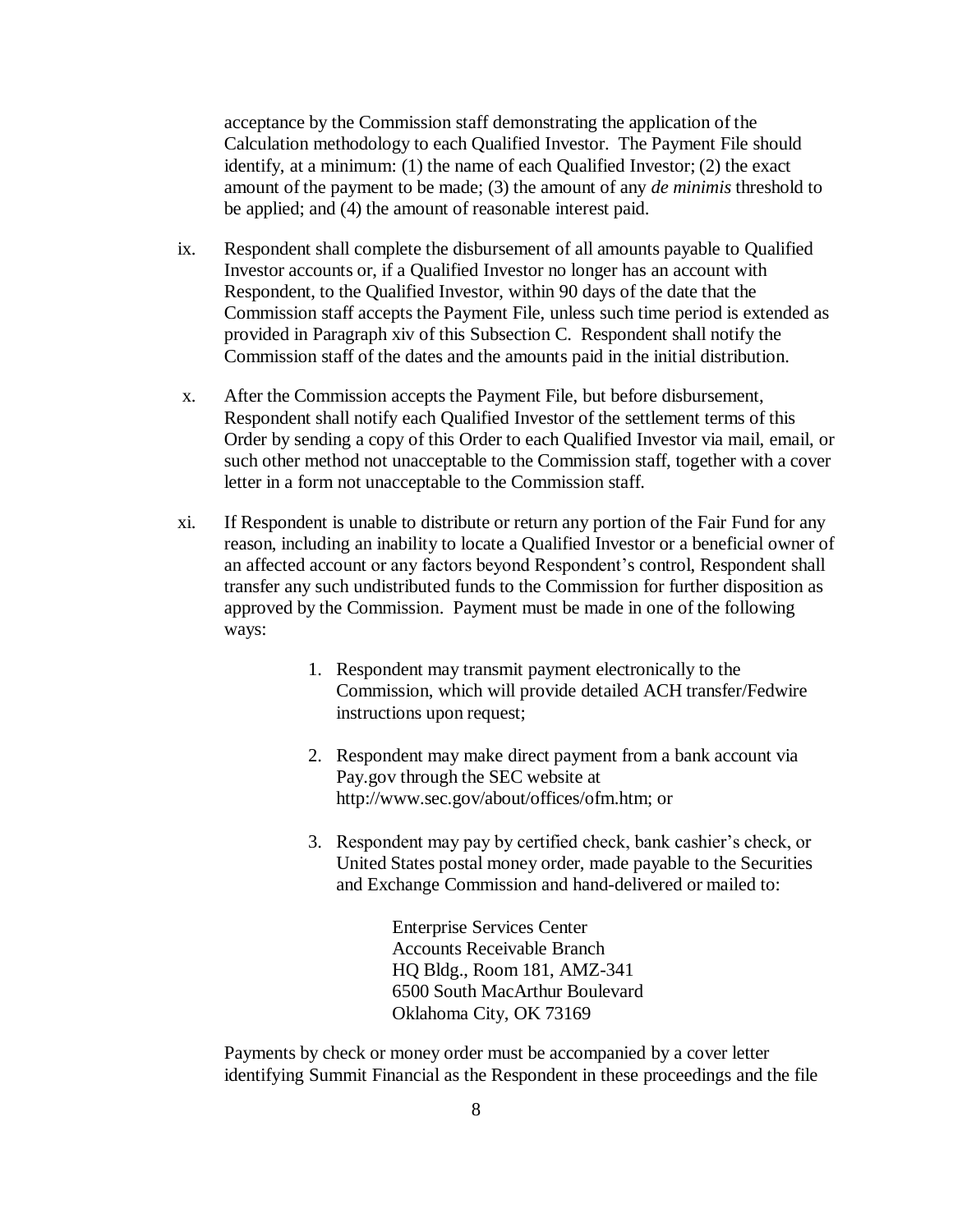number of these proceedings; a copy of the cover letter and check or money order must be sent to Brendan P. McGlynn, Assistant Director, Division of Enforcement, Securities and Exchange Commission, 1617 JFK Blvd., Suite 520, Philadelphia, PA 19103.

- xii. A Fair Fund is a Qualified Settlement Fund ("QSF") under Section 468B(g) of the Internal Revenue Code ("IRC"), 26 U.S.C. §§ 1.468B.1-1.468B.5. Respondent shall be responsible for any and all tax compliance responsibilities associated with the Fair Fund, including but not limited to tax obligations resulting from the Fair Fund's status as a QSF and the Foreign Account Tax Compliance Act ("FATCA"), and may retain any professional services necessary. The costs and expenses of tax compliance, including any such professional services shall be borne by Respondent and shall not be paid out of the Fair Fund.
- xiii. Within 150 days after Respondent completes the disbursement of all amounts payable to Qualified Investors, Respondent shall return all undisbursed funds to the Commission pursuant to the instructions set forth in this Subsection C. Respondent shall then submit to the Commission staff a final accounting and certification of the disposition of the Fair Fund for Commission approval, which final accounting and certification shall include, but not be limited to: (1) the amount paid to each payee, with the reasonable interest amount, if any, reported separately; (2) the date of each payment; (3) the check number or other identifier of the money transferred; (4) the amount of any returned payment and the date received; (5) a description of the efforts to locate a prospective payee whose payment was returned or to whom payment was not made for any reason; (6) the total amount, if any, to be forwarded to the Commission for transfer to the United States Treasury; and (7) an affirmation that Respondent has made payments from the Fair Fund to Qualified Investors in accordance with the Calculation approved by the Commission staff. The final accounting and certification shall be submitted under a cover letter that identifies Respondent and the file number of these proceedings to Brendan P. McGlynn, Assistant Director, Division of Enforcement, Securities and Exchange Commission, 1617 JFK Blvd., Suite 520, Philadelphia, PA 19103. Respondent shall provide any and all supporting documentation for the accounting and certification to the Commission staff upon its request and shall cooperate with any additional requests by the Commission staff in connection with the accounting and certification.